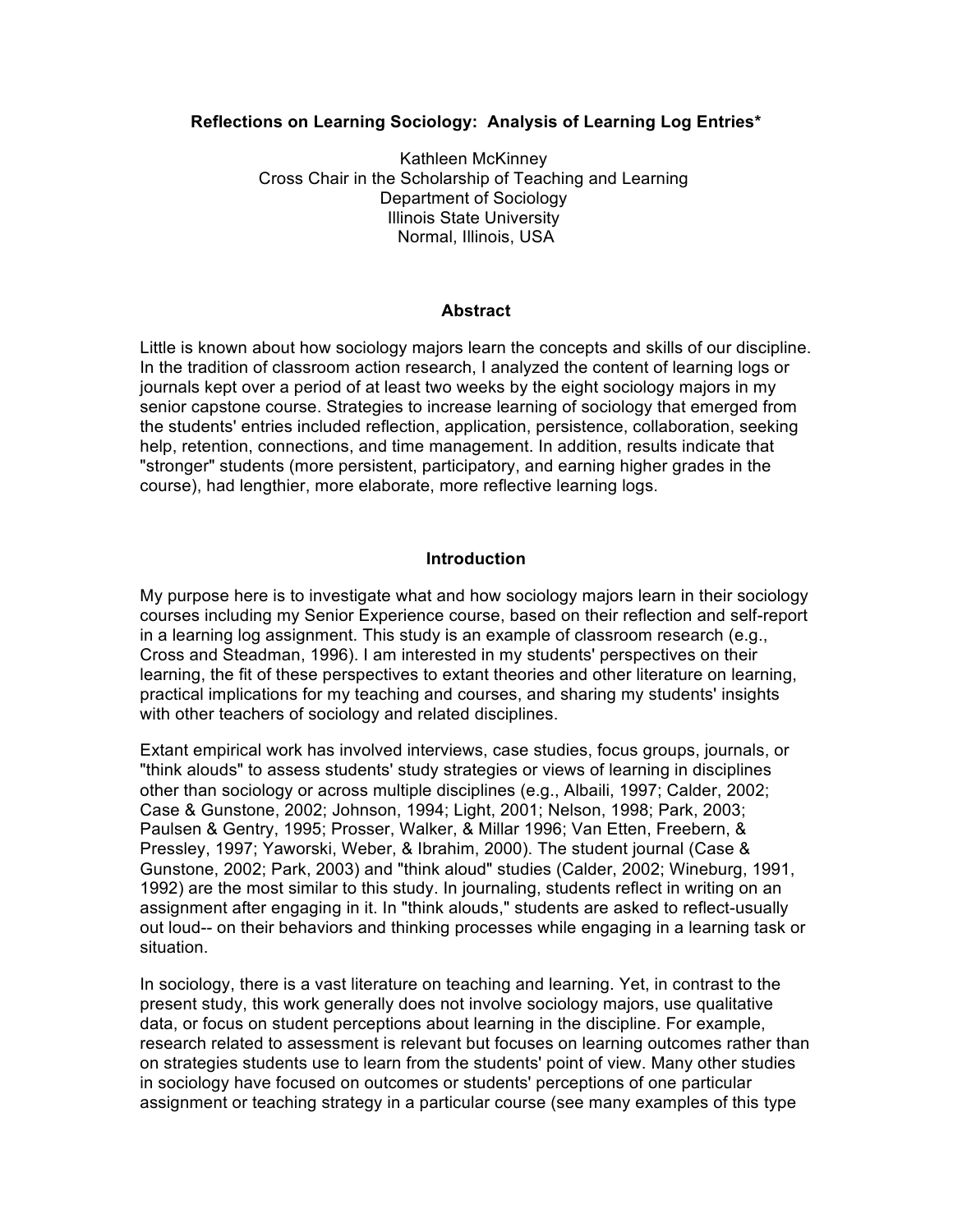of work in papers in Teaching Sociology). More closely related to my work, Dietz (2002) included self-reported behaviors of students in a study of correlates of success in a large introductory sociology course. Dietz defined success as total points earned. Factors significantly and positively related to total points earned included attendance and reading the required materials. Dietz, however, studied nonmajors using a quantitative questionnaire.

Two recent qualitative studies focus on student perceptions about learning sociology: a group interview of nine honors sociology majors from around the United States (McKinney, 2004) and face-to-face interviews with 21 sociology seniors at one institution (McKinney, 2005). Results that emerged from these qualitative data include that students reported a variety of types of connections as critical to their learning of Sociology. These connections were interpersonal (e.g., between themselves and instructors or peers), situational (e.g., between material or learning in and out of class), and substantive (e.g., between abstract material from a reading and application of that material to something concrete). In addition, relevance and application of material, and reflection were other themes for enhancing student learning from the viewpoint of the students in these two studies. The present study also looks at sociology majors' perceptions of learning but uses a different methodology-- learning logs or journals.

In the extant literature, journaling or dialoging has been discussed as a pedagogical strategy used with sociology students in specific classes. Generally this work has not used journals to focus on the perceptions of majors about learning in their discipline. Rather, these articles have included discussions of ethical issues surrounding using journals in classes (e.g., Grauerholz & Copenhaver, 1994), the use of journals to help students apply sociology to concrete or personal situations (e.g., DeLamater, Hyde, & Allgeier, 1994; Fisher, 1996; Hollander, 2000; Karcher, 1988; Reinertsen & Wells, 1993), student perceptions of assignments or pedagogies as found in their journals (e.g., Hattery, 2003), and the lack of a relationship between keeping journals about course material and student test scores (e.g., Day, 1994).

I draw a number of conclusions from this past literature. Empirical work on student learning in a number of disciplines indicates that students can reflect on their learning and on teaching strategies when asked to do so. Some differences in study and learning behaviors do help to distinguish more and less academically successful students. A few demographic and academic background variables have been studied and are related to learning. Finally, the effectiveness of study strategies may becontext specific.

I could find no published prior work that has used learning logs or learning journals specifically to assess strategies used by sociology majors for learning the discipline. In this study, I analyze the content of learning logs kept by eight sociology senior majors over a two-three week period. The use of learning logs allowed me to focus more on learning than on teaching, and to look at learning from the students' point of view and via their own words. As is often the case with classroom research, this study involved a small number of students from one department. Yet, results are useful to others both in sociology and beyond in terms of whether they confirm past results on learning, indicate any study strategies unique to the discipline, suggest classroom research ideas to other instructors, and stimulate reflection by instructors on the teaching and learning of their majors.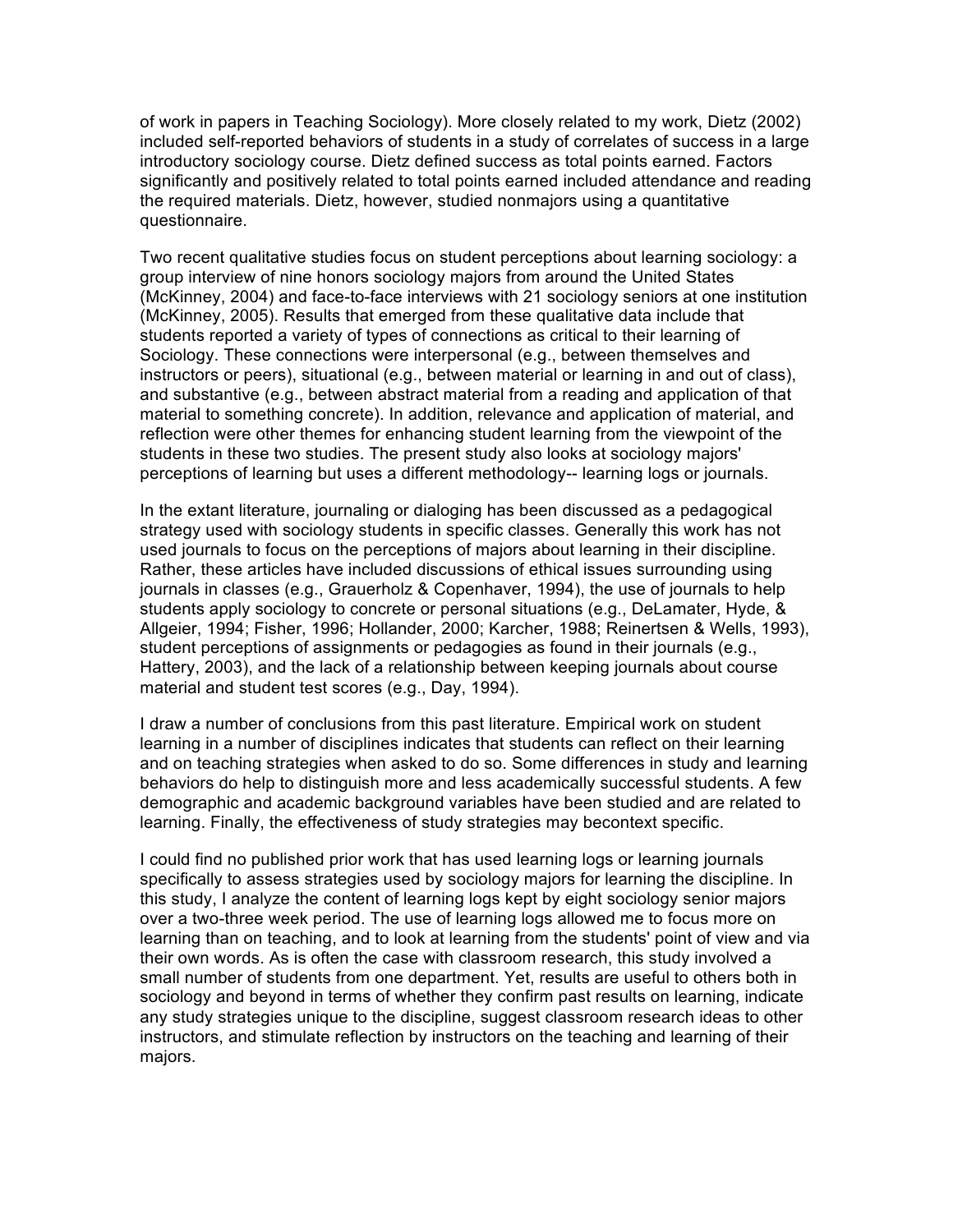### **Methods**

The learning log was a required, graded class assignment worth 10 percent of the course grade in my fall 2003 section of Senior Experience (N=8). The eight students consisted of six women and two men. One student was African American, the others were white; three students were nontraditional (in terms of age and fulltime jobs/family or other obligations such as active military status).

To use the learning logs as data for this study, I submitted an IRB proposal that was approved before the start of the semester. Near the end of the semester, after the logs were written and turned in for course purposes, students were asked for permission to use their learning logs as data for this study and promised confidentiality. All eight students gave permission. Analysis of the logs did not begin until after the semester ended and grades were submitted.

Students received a copy of the learning log instructions, and they were reviewed and discussed in class. In addition, the graduate teaching assistant wrote out a high quality example entry for a learning log, which was shared with the students before they began their logs. Students were required to keep their logs for at least two weeks and to make at least six separate entries of at least one to three pages in length during weeks 9-14 of the semester. The number/length of entries and the time frame were chosen to provide a minimum standard to the students, to ensure that students were already immersed in courses and learning for that semester, and to not overlap significantly with assignments that were directly part of their senior thesis. The following questions or probes were included in the instructions. Students were required to respond to these. They were encouraged to add other reflections as well.

- 1. At this point in the semester, what am I learning in my various sociology courses?
- 2. What am I doing to learn the content and skills I am learning this semester? For example, how often and in what ways do I interact with sociology peers and sociology faculty? What do I do to prepare for class? What do I do in class? How do I study? How do I prepare for exams and projects? Am I keeping up with reading and other assignments?
- 3. How would I describe my study style?
- 4. What am I finding difficult to learn or do related to my sociology classes? Why? How have I overcome this difficult learning situation(s)?
- 5. What might I do to increase my learning?

Qualitative analysis was conducted using an inductive process looking for responses related to each of the probes or questions in the learning log instructions. I focused on ideas, themes, similarities, and contrasts that emerged from the data at the level of phrases or sentences within the entries. I then looked for additional themes or patterns that seemed to be beyond the specific questions to which they were asked to respond (e.g., comments on the learning log assignment itself; other concerns they have about learning). Finally, I looked for any differences in the themes as well as general, qualitative differences in the logs or responses in terms of different subgroups of students based on my sense of their motivation and achievement in the course.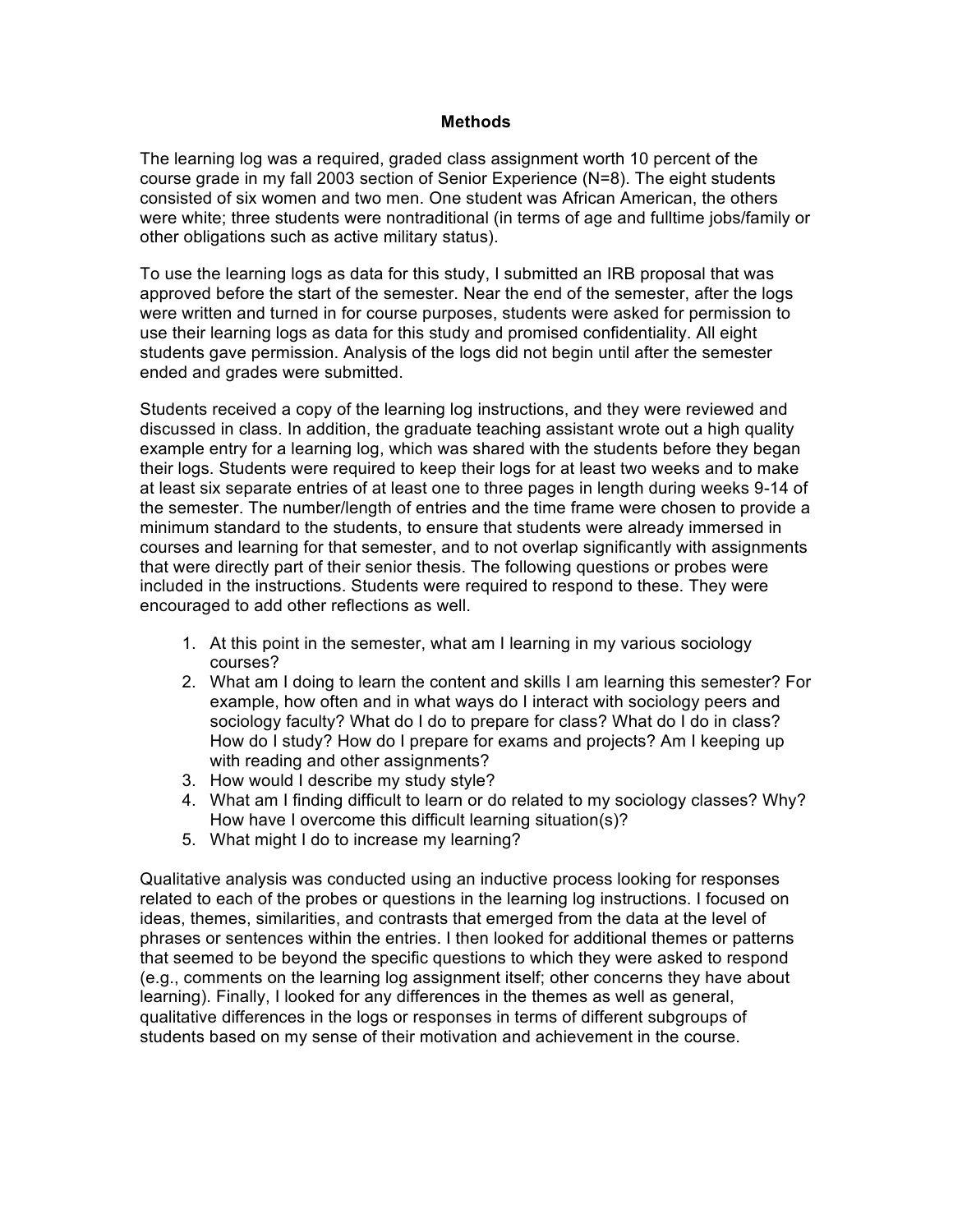#### **Results**

#### **What Are These Students Learning?**

Student responses related to what they were learning fell into the following five categories. First, all the students talked about concepts or topics they were learning about in their elective, substantive courses. For example, one student commented several times on learning more about Islamic fundamentalist religions in Sociology of Religion. Another mentioned Goffman's work on excuses and justifications from Social Psychology. Learning about the role of race, class, and gender in the Global Social Problems course was pointed out by another student.

Second, all the students mentioned skills they were learning and using in the senior experience course. These included using SPSS, doing and interpreting statistics, finding sources, writing a literature review, writing in a scholarly journal style, applying theory, completing IRB forms, giving a professional oral presentation, writing a research report, peer reviewing of others' work, conducting interviews or program evaluation, and using their sociological imagination. Two other types of skills were mentioned by a couple of the students in relation to this or other courses: time management, and group work skills such as negotiating and compromising.

The third category of responses included statements related to what the students were learning about their learning. For example, three of the students talked about learning the importance of connecting what was learned in past sociology courses to senior experience. Others made reflective comments on their learning such as "I am also learning that the study skills that I am currently applying are good enough to get B's. However, that is not good enough for me." Another stated that she learned "the strength and importance of being able to work hard on a task, especially independently."

Fourth, half of the students briefly noted something else they learned about themselves or their lives. Two of these students talked about learning or changing values related to their views on other religions and on race/class/gender awareness, respectively. A third student noted how attending a panel of women who had worked in the Peace Corps had taught her "I want my own life to have a mission like that!" A fourth student spent the majority of her learning log discussing what she was learning about her self, her husband/marriage, her children, and her job.

Finally, two students mentioned that they were not learning much in their courses this semester; for one this was due to boring and excessive repetition of material, for the other to her lack of motivation. Three students noted having senioritis or being bored, uninterested, or distracted at times. For example, one student wrote "When I first took Sociology courses, I was excited because I was learning something new. Now, in my final semester, I find myself getting bored in class. I feel I am listening to a broken record player. Although the course material and evaluations are harder and require more time, the class material is not as interesting as it used to be."

Thus, students provided many examples of specific sociological content or skills they were learning, yet, they also responded with two general types of skills: time management and group work skills. In addition, they discussed what they were learning about their learning and what they were learning about themselves. Finally, some students reported learning little or less than they could.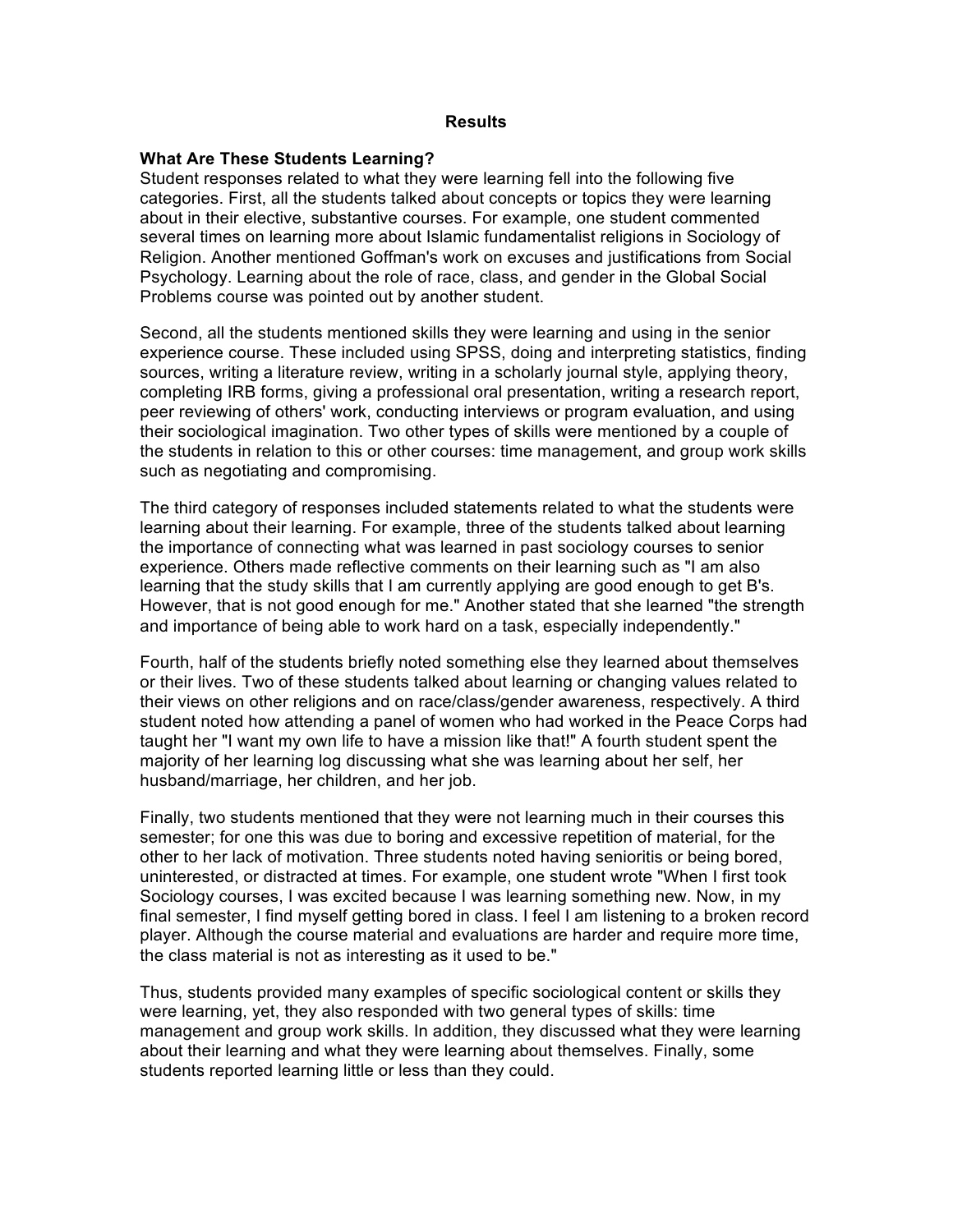## **Study Behaviors and Strategies (What Are They Doing to Learn?)**

*Specific study strategies.* Most of these students discussed very specific, idiosyncratic aspects of their study behaviors in some detail. The students reported using many common study behaviors including taking good notes, reviewing notes, talking to the instructor, and using study guides. The majority also emphasized the importance of doing assigned readings and, preferably, doing them before the relevant class period. Wrote one student, "Preparation for class is the most important thing in order to be a successful student. One of the best things I do in order to prepare for class is try and read the required material." Yet, a minority of the students confessed to rarely, if ever, doing the required readings in their courses, relying on readings only when absolutely necessary because of missing notes or not being able to figure something out. One of these students said, "I did not do any preparation before class. Sometimes I look over the material, but usually I go to class unprepared because I find it easier to learn if it is fresh in my brain. It is difficult to teach the material to myself."

Several commented on the usefulness of submitting multiple drafts of work for feedback, then rewriting. For example, "I have also found it very helpful that Dr.--- has required us to turn in certain sections of our papers…It has been rare that I have turned a paper in ahead of its due date to be looked over by the professor. It really does help." Only three of the eight students explicitly mentioned the importance of going to class but, given the emphasis by all on taking good notes, it would appear that most find value in attending class.

**The role of others.** All the students mentioned, more than once, the importance to their learning of working with others, hearing other viewpoints, asking others questions, getting help from others, discussing material with others, etc. These others were instructors, teaching assistants, classmates, or peers. For example, one student wrote, "Professors outside of the classroom can be a lot more helpful than inside the classroom; the guard is let down and the relationship is more of mutual respect…" Referring to relationships with his peers outside of class, one student wrote, "Even though we talk about current events, we look at these events using a sociological point of view." Finally, another view was "One of the best ways to learn something is to teach it to someone else."

Yet, the students are ambivalent, at best, about group work. Several students discussed why they don't like group work (e.g., not well designed, students not prepared, waste of time, free riders). "I dislike group work. I am often the one who has worked super hard to get the higher grade, while others slack off," wrote one student. Three students pointed out that sometimes group work is very helpful and, other times, it is not. For example, "…I think that group work is a fantastic learning style for those who are more hands on learners, but not when it is in a lecture hall of three hundred people."

*Concerns about time.* All the students raised the issue of time as related to their learning; however, the point they often made is that time is a problem or that they do not handle time well. They also wrote about time management, setting priorities, planning, being organized or efficient, and budgeting and balancing time. "I am keeping up with the assignments that are turned in for a grade." "It is very important to try not to fall behind on work for this class." "I have been spending a lot of time on this class."

*Out-of-Class learning.* The majority of the students talked about out-of-class learning experiences and their value to learning. They mentioned participation in Alpha Kappa Delta (honorary sociology society), attending scholarly presentations, getting help from a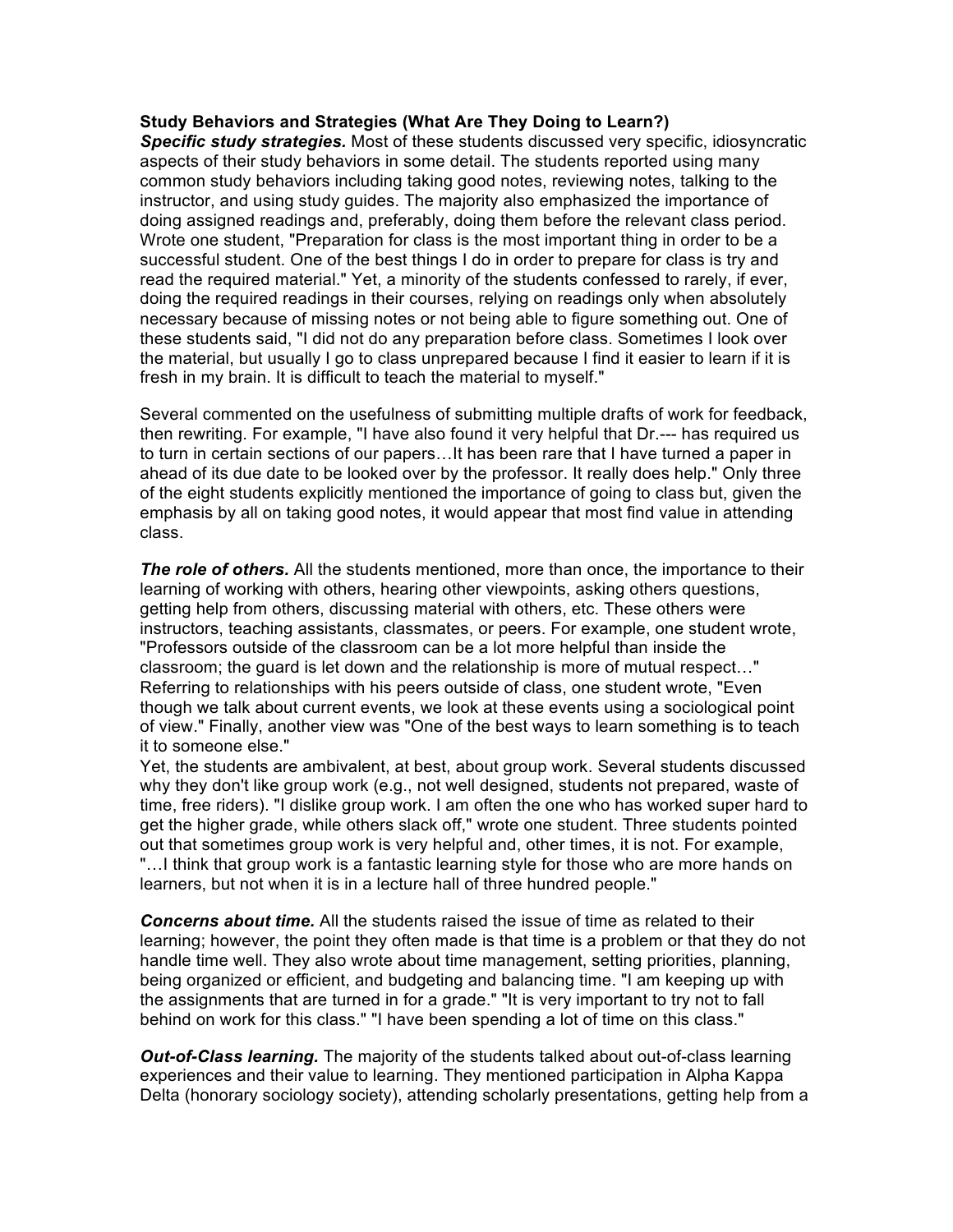faculty member with expertise in the area, doing internships, and paying attention to what is in the media or to what happens at work. Students wrote, "To gain more knowledge, I go to [outside] lectures relevant to course material." "I recently joined AKD…I think that this will help me meet and interact with a lot more people within the major." Or, "I went to see a movie last night. The movie got me thinking about an entire range of sociology issues."

*Doing, application, and connections.* Related to this was the almost universal emphasis on the importance of learning by doing, learning by application, learning by concrete examples, and learning by connecting things to their lives. Observed one student, "One thing I have found helpful is doing panel presentations in my sociology … class." Another stated, "…I tend to learn concepts best when I can apply them to my life or some aspect of the world…" and "The way I learn that is best for me is by doing." Finally, "experiences in class are made even more useful when applying them and making connections to the real world experiences I have been going through," stated another student.

Several mentioned the usefulness or necessity of drawing from or connecting to material or skills from past courses or other current courses as in "…there are some things that I have learned in each of these classes that have helped me in the other class…" "The skills that I learned about interview questions and how to ask the questions and also create probes in my Senior Experience class has helped me in this class."

In summary, students pointed to a variety of behaviors that help them learn including good basic study skills (e.g., taking good notes, talking with the professor, doing assigned readings, submitting drafts), interactions with peers and faculty, time management, using prior learning and skills, out-of-class learning experiences, and learning by doing, applying and connecting.

Often these students appeared to "defend" the less than perfect study styles and behaviors that they reported with internal attributions to learning style or personality. One student wrote, "When it comes to exams, I usually cram the night before or a few days before the test. I know this isn't the 'correct' way to study, but it has worked out for me. I think this style goes along with my procrastinating nature." Another student, in talking about doing the minimum in a class, wrote "I suppose that strategy of 'satisficing' is normal for college students." Finally, a student commented "…my study style seems to be different than that of some of the other college students. For the most part,…I like to learn things somewhat on my own."

Finally, the three students earning the highest grades in the course and on their senior thesis more often reported, compared to the other students, problematic study habits including being distracted, not doing required readings, always procrastinating, and not working enough with others. In addition, they were more likely to discuss adjusting their study strategies or behaviors in different courses based on material, difficulty level, type of assignments, and/or teacher behaviors.

#### **What is Especially Difficult to Learn and How Do They Learn It?**

I also asked my students to think about something that was particularly difficult to learn in their sociology courses, and to talk about what that was and how they attempted to learn that difficult skill or content. This was not something addressed often or in much detail in the logs, despite my direct prompt. Students talked about the difficulty of learning in certain courses especially theory (e.g., classical theorists, abstract ideas) and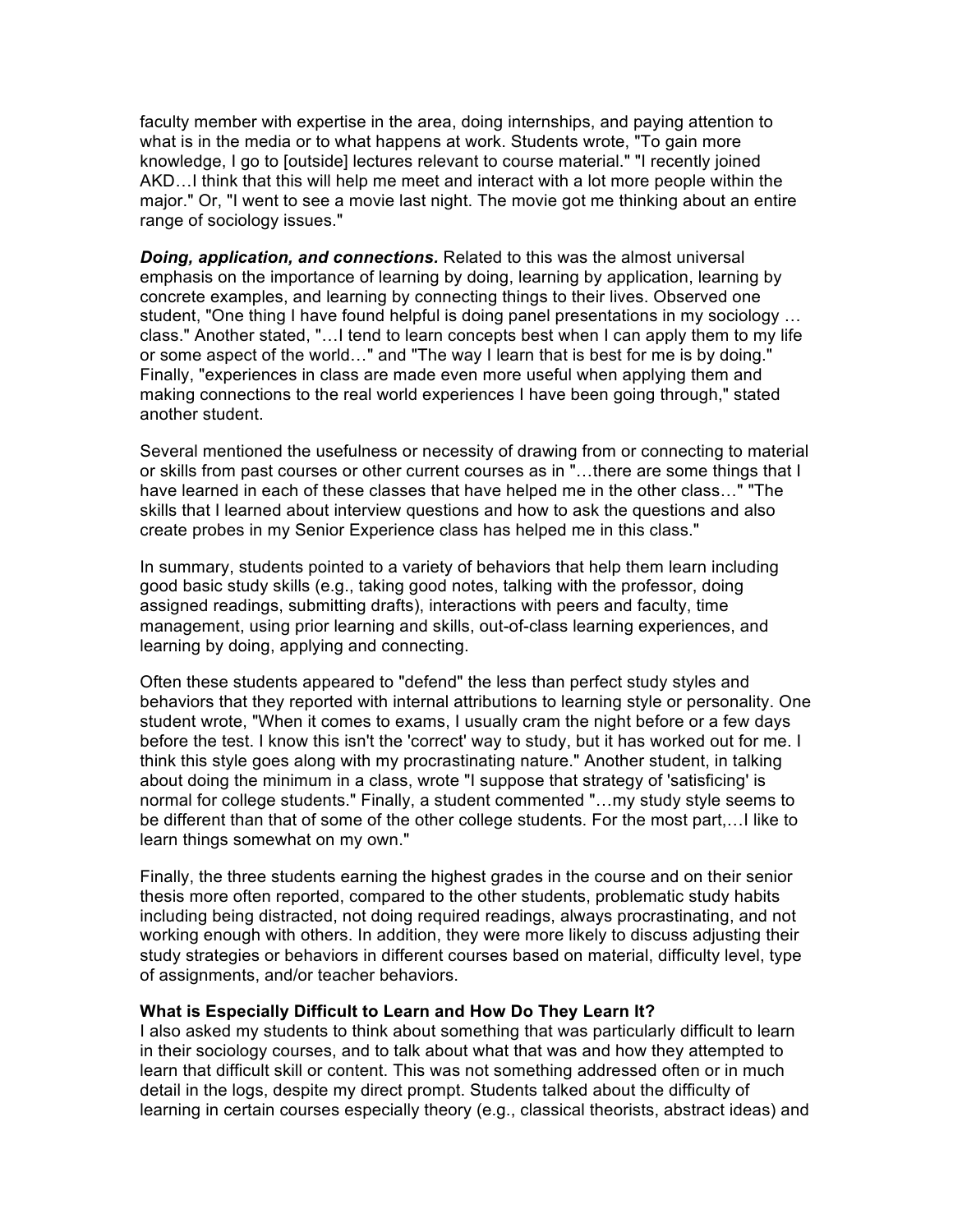senior experience (almost everything!). They also noted specific skills and content from various courses that were particularly difficult to learn such as writing sociologically, using the sociological imagination, applying theory, using SPSS, understanding other religions, and understanding correlations. Some mentioned particular situations, contexts or instructors that were especially problematic for their learning including a course with no structure, a large lecture hall full of distractions, instructors who did not help or teach, and a course that demanded a great deal of time, and required them to remember, connect, and use knowledge and skills from past courses that they had not retained. Several of the students made this latter point. For example, "Senior Experience also proves difficult to me, I think, because of it being a capstone course that has used other courses as building blocks up to it. This is somewhat troubling for me because I have throughout my academic career [found] that it is difficult for me to retain knowledge from each course for long periods of time. I have heard many students talk about this problem."

Most students mentioned only one or two strategies that helped them learn these difficult skills or material, or in these problematic situations. The most commonly mentioned strategies were asking for help from the instructor, TA or peers, doing the reading assignments (especially before class) or taking notes on the readings, and relating the material to ones own life or something relevant and concrete. Thus, these students do not appear to be very reflective about learning when they are struggling, and about what has helped or might help them to deal with such situations.

# **What Can They Do To Improve Their Learning?**

Of the eight students, five offered multiple responses to the probe, "what might you do to increase your learning?" The three students that I would describe as struggling the most (based on inconsistent attendance, failure to regularly use email as required, low overall effort and quality of work in the course, late work, and frequent use of excuses) had nothing substantive to say in response to this question. Two simply ignored it and one wrote, "I really do not have a response to that question."

Frequently mentioned responses from the other students fell into four general categories. Four of the five students who responded indicated they should read more, read more carefully, read optional material, or read assignments before class. Three of the five repeatedly mentioned interpersonal interactions including that they should exchange papers with peers, meet with faculty members, and ask more questions of instructors. One student wrote, "However, this time, to increase my learning I will make myself squeeze in some time to go talk to the professor in person about any concepts or essays that I may be having trouble with." All five who responded mentioned strategies or behaviors having to do with effort. A student highly critical of her study habits wrote, "I could also read a few more of those darn reading assignments and stop procrastinating." "I need to spend more time on my schoolwork…" Students suggested setting priorities, asking for help, using better study habits, spending less time on other activities, increasing their focus, starting assignments earlier, reducing procrastination, getting more sleep, and spreading out their school work as strategies to help with effort and time on task. Finally, four of the students noted that they wished they had participated in one or more out-of-class learning opportunities. In particular, they mentioned AKD, attending scholarly presentations on campus, joining a study group, and finding ways to apply material to their own lives and experiences.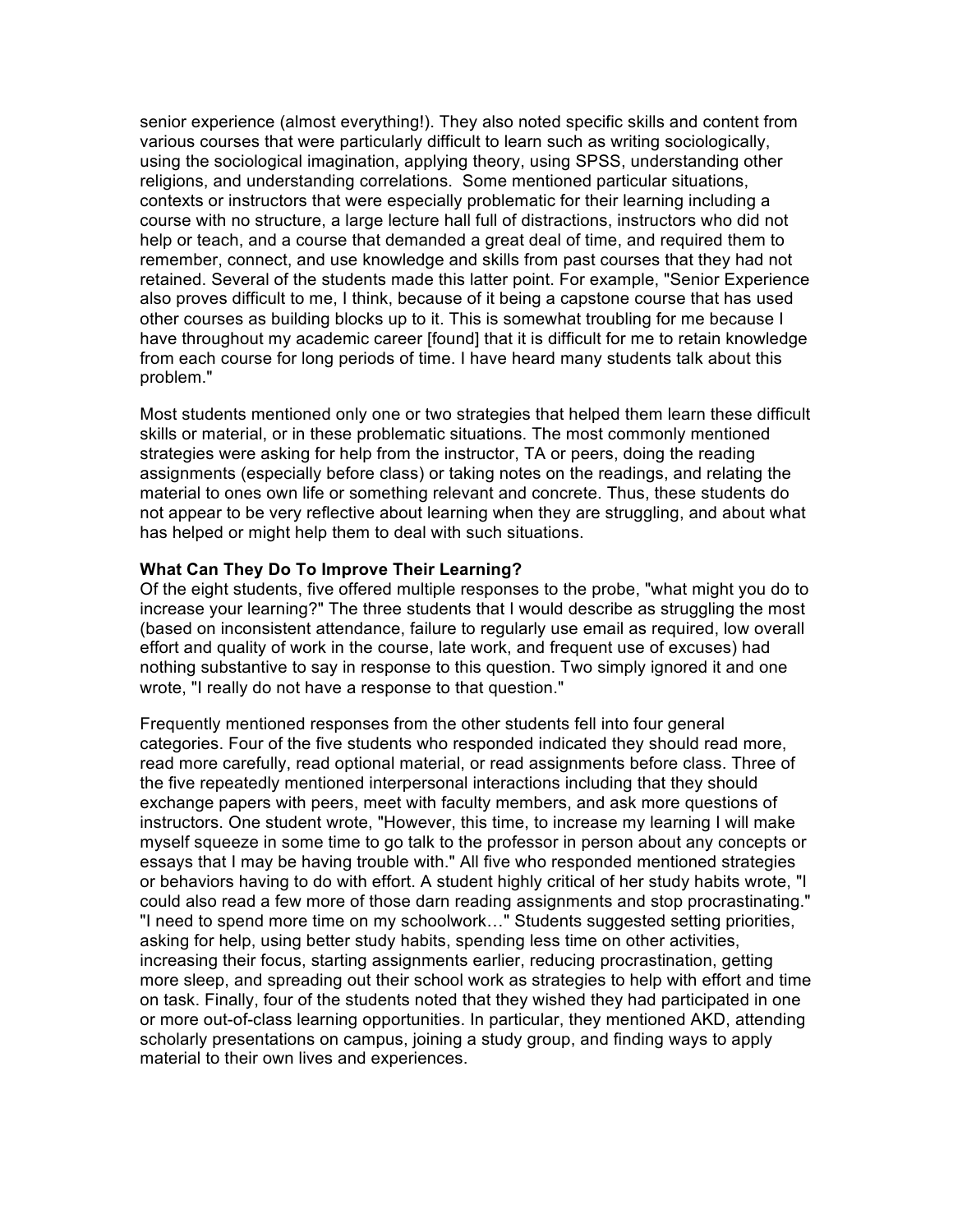## **Reflections on the Learning Log**

Although I did not ask the students to reflect on the learning log assignment itself, three students did so and wrote generally positive comments about the learning log experience. One student simply noted that she learned quite a bit about her learning. Another wrote, "I think that learning logs are definitely useful as a tool of reflection and a way to analyze my own progress as a student, not to mention the ways professors could use them. Getting 'inside the head' of a student seems like a valuable way to improve understanding and teaching."

In terms of differences in the logs, the A-B students and two others who were doing solid work and were exhibiting moderate to high interest and motivation in the course wrote longer, more detailed discussions of how they study and learn than did the three students I viewed as struggling in terms of interest, participation, motivation, responsibility, and grades. The stronger students' logs ranged in length from 12 to 14 pages, while the logs of the struggling students were 4 to 12 pages. In fact, two of the three struggling students failed to provide even the minimum required six entries. One of the struggling students was unable to focus the log on learning sociology or even learning in college. Rather, the vast majority of her log was about her family life. The stronger students were more self critical, and considered more and more varied factors in their reflection than did the struggling students. The ability and/or willingness of the stronger students to engage in metacognition at more developed levels was apparent in the logs.

# **Discussion and Conclusions**

This small but fairly diverse group of sociology senior majors mention study/learning strategies similar to those found in the focus group study of successful learners, sociology honors students from around the nation (McKinney, 2004) as well as from the interview study of sociology seniors at one institution (McKinney, 2005). These include making connections, finding relevance of the material to their lives, talking with others, and reviewing and writing. In addition, the suggestions my students offered for what they should do to learn better match fairly well with the strategies those honors students report already using to learn such as reading, making interpersonal connections, and increasing time on task.

The strategies discussed by the students also fit current "best practices" in undergraduate education including collaboration with peers, prompt and frequent feedback, interaction with faculty, time on task, establishment of links and connections, and active learning (Chickering & Gamson, 1987; Ewell, 1997). The strategies of making connections and increasing relevance to students' own experiences fit well with the theories and empirical work on placing new learning in the context of students' own experiences and current knowledge base or epistemologies (e.g., Baxter Magolda, 1999; Kegan, 1994; King & Kitchener, 1994). It would appear, then, that other than an emphasis on making material relevant to their own lives, there may be little unique in terms of how students attempt to learn the discipline of sociology. Though limited by the small number of learning logs and the qualitative data, I attempted to look for general similarities or differences in the patterns of responses between subgroups of students who struck me as having different experiences in the course and in the major. The main difference between these two groups of students in this study as noted earlier was in the quality of the learning log itself. Whether these differences simply reflect the fact that the stronger students work harder on all their assignments (including the log) and/or that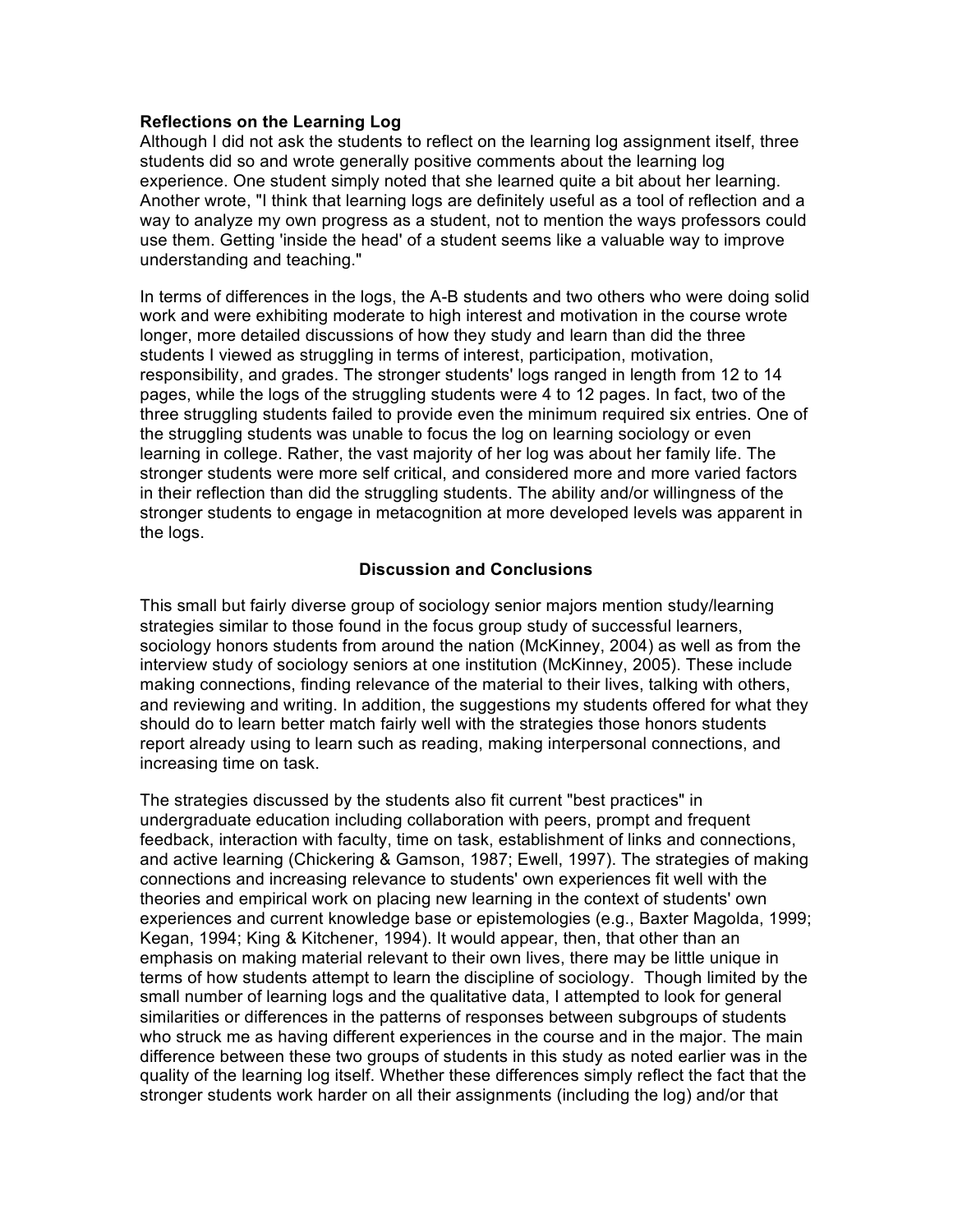they are more able or willing to engage in metacognition (Flavell, 1979), and/or that something about reflection is related to learning or success is not something that can be answered by the data from this study. Some prior research, however, indicates that when engaging in self-assessment (a form of reflection), stronger students are more accurate in that self-assessment (McCourt, Ballantine, & Whittington, 2003). It is also unclear what role, if any, presentation of self or impression management may have played in the learning logs. The logs were confidential but not anonymous. Perhaps stronger students are better at presentation of self and include in their logs the things they think the instructor wants to see. Yet, the three students with the highest grades were actually more critical of their learning than were the other students. It is possible that they assumed this was what I wanted to read about in their logs.

Several of the students expressed recognition of and difficulties with needing to retain learning from past courses and apply it to current and future courses. This topic may have come up because the students were enrolled in Senior Experience/thesis which explicitly draws on their past course work. I do not know if students would make similar comments about retention and integration the semester before they enroll in Senior Experience but it would be useful to find out in future research. If our curriculum is attempting to provide and encourage integrated learning and experiences, this should be transparent to our students and something on which they would likely comment at other points in the major.

Despite five students noting many ideas for improvement in their learning behaviors, only two of the students reported any attempt to change their studying/learning behaviors in the two to three weeks they kept the logs. Both students reported finding these changes helpful to their learning. Perhaps, by the time they are seniors, students are very set in their study habits, making change difficult. It is also possible that reflection for only a two to three week time period was not sufficient to promote changes in their behaviors. Finally, as previously noted, many of the students defended or justified their study strategies in terms of past success, personality, and study style, perhaps seeing no need for change.

I see several areas for the application of these results or potential interventions in my courses and department (see, also, McKinney, Howery, Kain, Strand, & Berheide, 2005). Instructors in other fields and institutions should consider in what ways these implications are relevant to their students as well. Though most instructors will have heard about the importance of many of these interventions previously, they are far from universally accepted or utilized. Thus, being reminded of their importance and their basis in student beliefs is critical. Based on the findings, we need to increase our support to improve students' ability and opportunity to reflect on their learning, to manage and use time well, to persist at difficult tasks, to seek help and collaborate with others, and to increase retention and make connections between prior learning and current courses or tasks. How can we do all this? Interventions are needed at the course and program levels in the department. Departments should consider adding the specific abilities listed above explicitly to department student learning objectives or outcomes. Instructors should take a look at their course learning objectives, and change or add assignments and evaluation methods to strengthen these particular skills and strategies. Evaluation of teaching should include assessment of the extent to which the faculty member facilitates these abilities. Departments can also increase efforts to promote opportunities for their students to improve these skills outside of class (e.g., special sessions for their students held by campus learning centers, use of volunteer peer tutors in the major).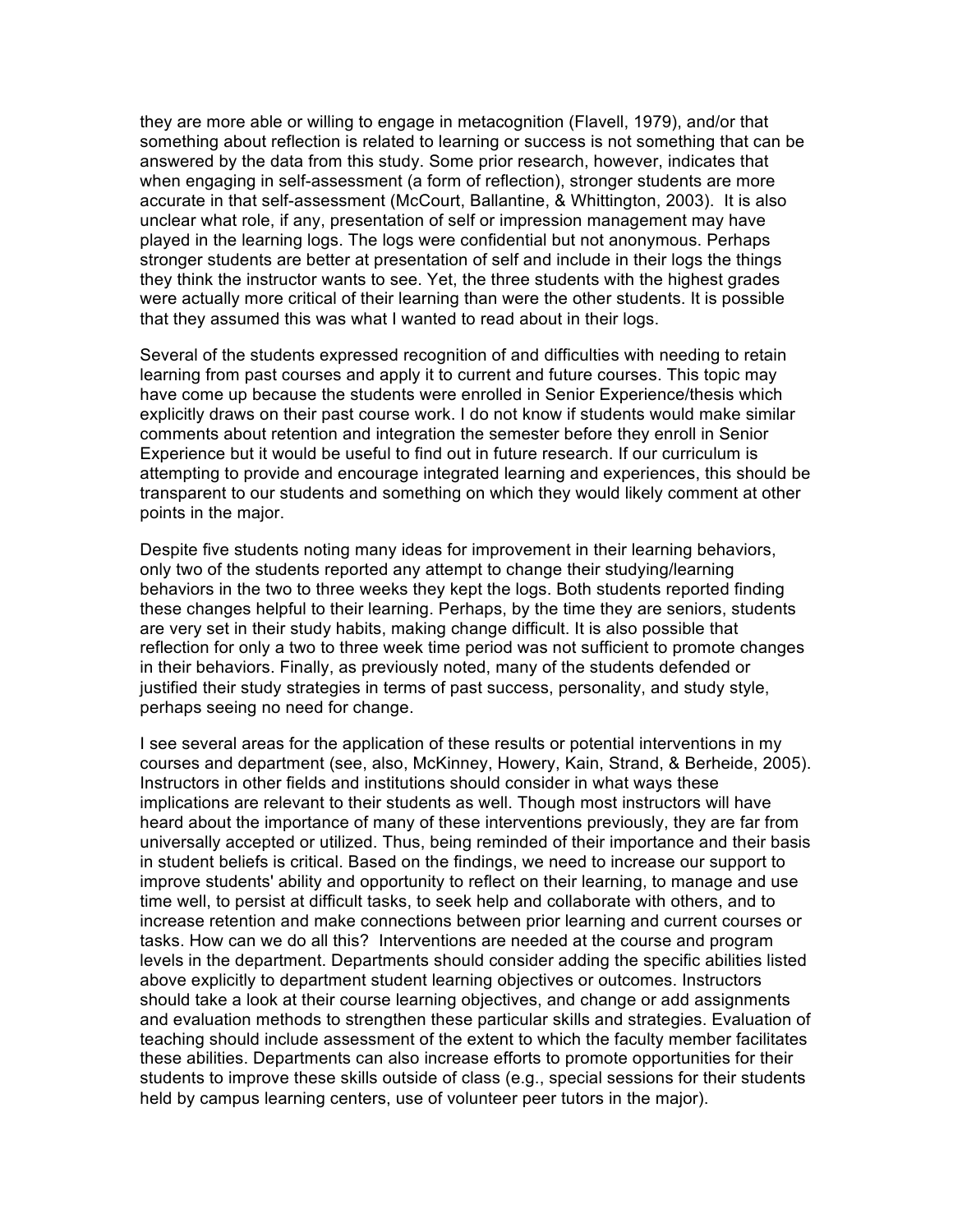I also offer a few general ideas for interventions at the course level that stem from the students' ideas. To encourage and reward meaningful student reflection, faculty members could require a learning log or journal assignment spanning much of the term, make a reflection paragraph part of all assignments, use classroom assessment techniques, or have class discussion-analyses of assignments after they are completed. Faculty will also need to help students see how such reflection can be used to promote positive changes in learning behaviors.

Student persistence would be facilitated by requiring and giving credit for multiple drafts or rewrites of work and by offering students much greater input and choice in the selection or design of assignments. Using well-designed student teams, facilitating the formation of quality study groups, requiring students to meet with the instructor, and teaching peer review skills all support collaboration. Time management might be improved by offering assignments that fit the rhythm of the semester and the rest of the workload, providing students with some time to work together in class, giving students some choice of due dates, helping students use virtual means to be efficient and to engage in collaboration, encouraging students to take advantage of campus resources on time management, and having reasonable late work policies that fit the culture and are fair but do not enable student mismanagement of time. Finally, retention of and connections among material/skills across and with in courses can be increased with some repetition, appropriate review, assignments that explicitly build on earlier work or actually continue across two or more courses, discussions with students about retention and connections, team teaching, visits of faculty or students from later courses with students in earlier courses, and facilitated discussions about material and learning in the discipline among students at different class levels (e.g., sophomores and seniors).

Of course, to improve retention and connections, faculty will also need to work closely with each other, looking at what goes on in specific courses as well as in the curriculum as a whole. The goals would be to identify how courses can be better integrated, how this can be made clear to students, and how assignments in some courses can explicitly build off those in previous courses. Having a sequenced and connected curriculum and co-curriculum that is visible to the students (e.g., discussed on your department web site, in student orientation sessions or handbooks, by faculty in core courses, and by advisors) is critical. In some departments it would be appropriate to require majors to keep a student portfolio, which would include related assignments they have completed across the curriculum and reflections on their learning over time. In a student orientation or an early course for majors, students could be assigned to analyze the curriculum and to find the connections or suggest places and strategies for increasing integration. Using shared language both in terms of disciplinary jargon and in terms of academic skills across courses and activities is also important for integration. Finally, supporting and requiring quality out-of-class learning opportunities is another strategy to strengthen reflection, persistence, collaboration, connections, and time management. Honors sociology majors noted the importance of making connections between in and out-ofclass learning (McKinney, 2004). Sociology students report that managing time is key to participation in these learning opportunities, and a significant positive correlation has been found between engagement in the sociology and participation in out-of-class learning (McKinney, Tchernykh, & Malak, 2004). Such opportunities include, for example, working with faculty members on research projects, attending professional conferences, participation in student disciplinary societies or clubs, attending local scholarly presentations, participating in a department "book club," doing service learning, and engaging in an internship experience. Faculty must work with each other and with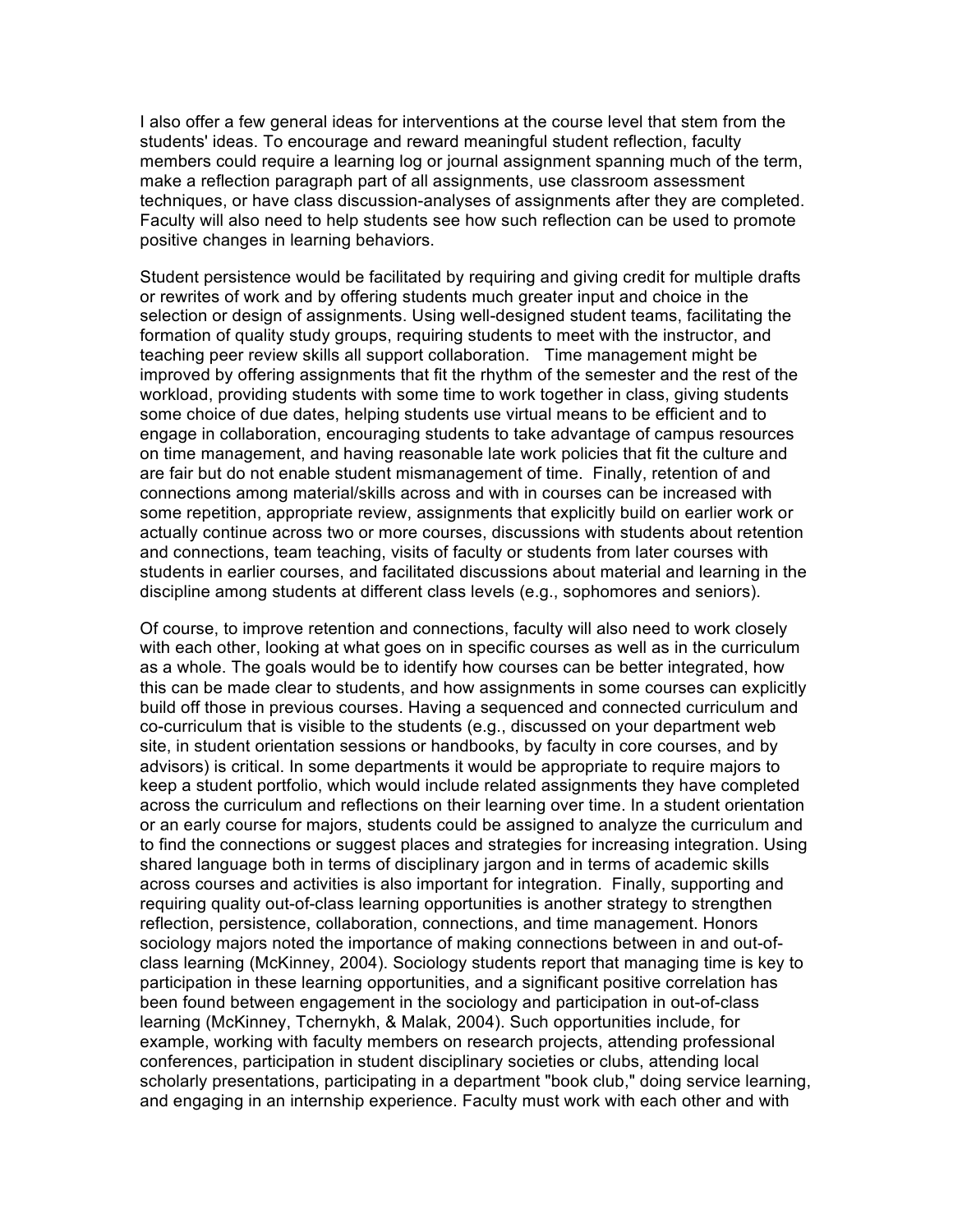student leaders to increase these opportunities, improve their quality, and reduce the time and other barriers to participation (McKinney, Tchernykh, & Malak, 2004). We have much yet to discover about how sociology majors learn sociology and about how we can use that information to enhance their learning. At this juncture, it appears that sociology majors report learning strategies similar to those supported in the literature on learning in other disciplines and in higher education, in general. These strategies, by and large, are not the best fit with the lecture method, still a common pedagogy in sociology and many other disciplines. We should all ask to what extent we, as instructors, ignore both the literature on teaching and learning, and the voices of our students.

Additional research is needed to clarify the relationship between reflection and learning. Under what circumstances does reflection contribute to changes in student learning attitudes or behaviors? How does reflection contribute to learning? Longitudinal and/or experimental approaches, such as a study where students would be randomly assigned to reflect and self-assess at one point and then be compared on their learning and success in the discipline later in time, will be necessary to determine causal direction and intervening processes. More detailed information on student concerns with and strategies for retaining, integrating, and applying prior knowledge and skills should be a focus of further study. A different perspective could be obtained by looking at learning strategies and styles of majors earlier in their student career and at our "struggling" students. Finally, we also need to replicate the findings here for sociology students at other institutions and for students in related disciplines.

*\* This research is part of a multi-method project supported by the author's position as Cross Chair in the Scholarship of Teaching and Learning, selection as a 2003- 2004 Carnegie Scholar, and a grant from the American Sociological Association Teaching Endowment Fund. The author gratefully acknowledges the contributions of the eight members of her 2003 Senior Experience in Sociology class. Finally, thanks to colleagues Jackie Dewar, Tom Gerschick, Virginia Gill, Mary Huber, Tracey Patton, and Michael Loui for their comments on an earlier draft.*

## **References**

Albaili, M. A. (1997). Differences among low-, average- and high-achieving college students onlLearning and study strategies. *Educational Psychology*, 17, 171-177.

Baxter-Magolda, M. (1999). *Creating contexts for learning and self-authorship*. Nashville: Vanderbilt Press.

Calder, L. (2002, March). Looking for learning in the history survey. *American historical association perspectives*, 40, 43-45.

Case, J. & Gunstone, R. (2002). Metacognitive development as a shift in approach to learning: An in-depth study. *Studies in Higher Education*, 27, 459-470.

Chickering, A. W. & Gamson, Z. F. (1987, June). Principles for good practice in undergraduate education. *The Wingspread Journal*, special insert, 1-16.

Cross, K. P. & Steadman, M. H. (1996). Classroom research: *Implementing the scholarship of teaching and learning*. Jossey-Bass: San Francisco.

Day, S. (1994). Learning in large sociology classes: Journals and attendance. *Teaching*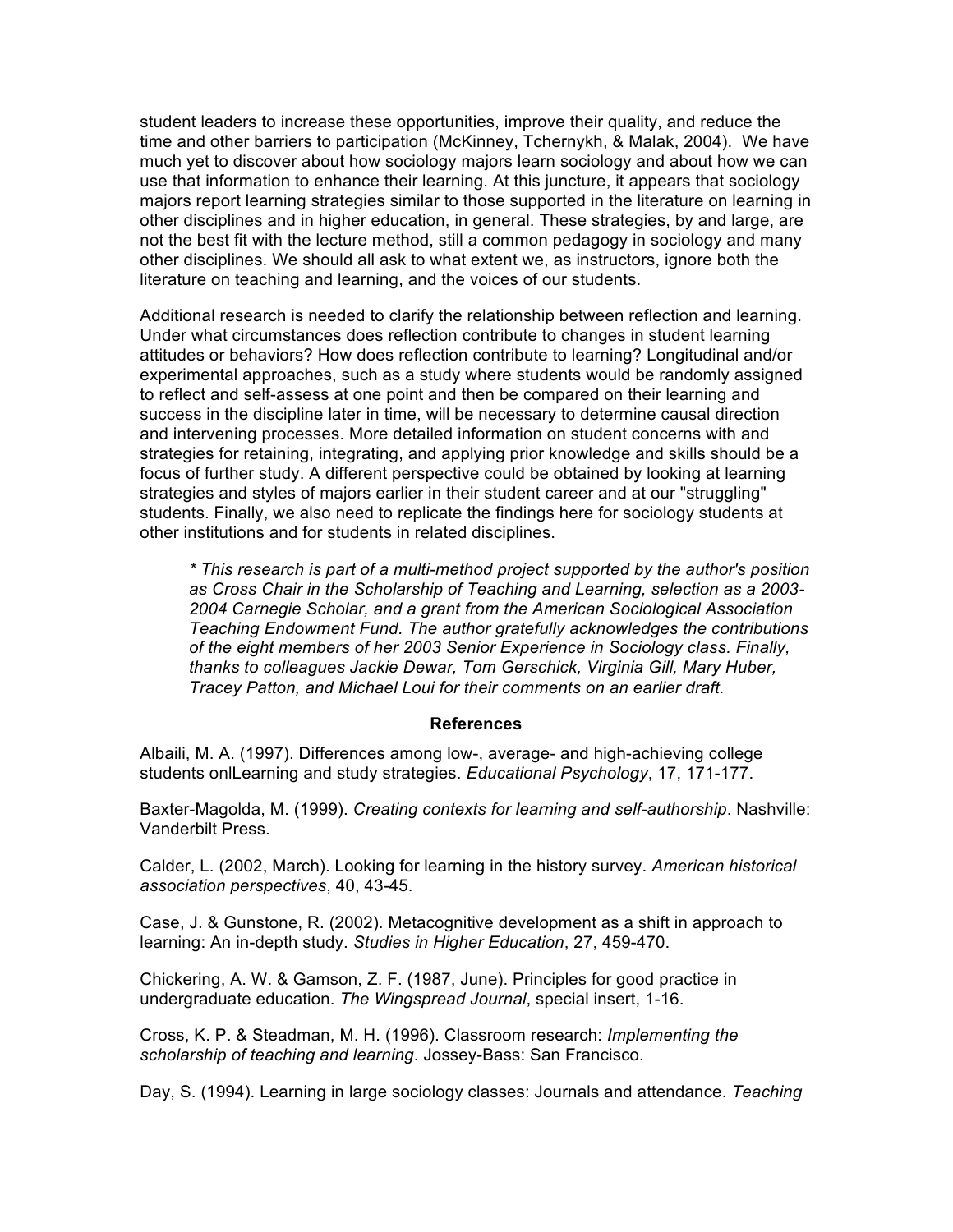*Sociology*, 22, 151-165.

DeLamater, J., Hyde, J. S., & Allgeier, E. R. (1994). Teaching human sexuality: Personalizing the impersonal lecture. *Teaching Sociology*, 22, 309-318.

Dietz, T. (2002). Predictors of success in large enrollment introductory courses… *Teaching Sociology*, 30, 80-88.

Eckstein, R., Schoenike, R., & Delaney, K. (1995). The voice of sociology: Obstacles to teaching and learning the sociological imagination. *Teaching Sociology*, 23, 353-363.

Ewell, P. T. (1997, December). Organizing for learning: A new imperative." *AAHE Bulletin*, 3-5.

Fisher, B. J. (1996). Using journals in the social psychology class: Helping students apply course concepts to life experiences. *Teaching Sociology*, 24, 157-165.

Flavell, J. H. (1979). Metacognition and cognitive monitoring: A new area of cognitive developmental inquiry. *American Psychologist*, 3, 906-911.

Grauerholz, E. & Copenhaver, S. (1994). When the personal becomes problematic: The ethics of using experiential teaching methods. *Teaching Sociology*, 22, 319-327.

Hattery, A. J. (2003). Sleeping in the box, thinking outside the box: Student reflections on innovative pedagogical tools for teaching about and promoting a greater understanding of social class inequality among undergraduates. *Teaching Sociology*, 31, 412-427.

Hollander, J. A. (2000). Fear journals: A strategy for teaching about the social consequences of gendered violence. *Teaching Sociology*, 28,192-205.

Jacobs, D. (2002). An alternative approach to general chemistry. http://www.carnegiefoundation.org/CASTL/djacobs/index2.htm

Johnson, G. M. (1994). Undergraduate student attrition: A comparison of the characteristics of students who withdraw and students who persist." *The Alberta Journal of Educational Research*, XL, 337-353.

Karcher, B. C. (1988). Sociology and writing across the curriculum: An adaptation of the sociological journal. *Teaching Sociology*, 16, 168-172.

Kegan, R. (1994). *In over our heads: The mental demands of modern life*. Cambridge, Mass.: Harvard University Press.

King, P. M. & Kitchener, K. S. (1994). *Developing reflective judgment: Understanding and promoting intellectual growth and critical thinking in adolescents and adults*. San Francisco: Jossey-Bass.

Light, R. J. (2001). *Making the most of college: Students speak their minds*. Cambridge, MA: Harvard.